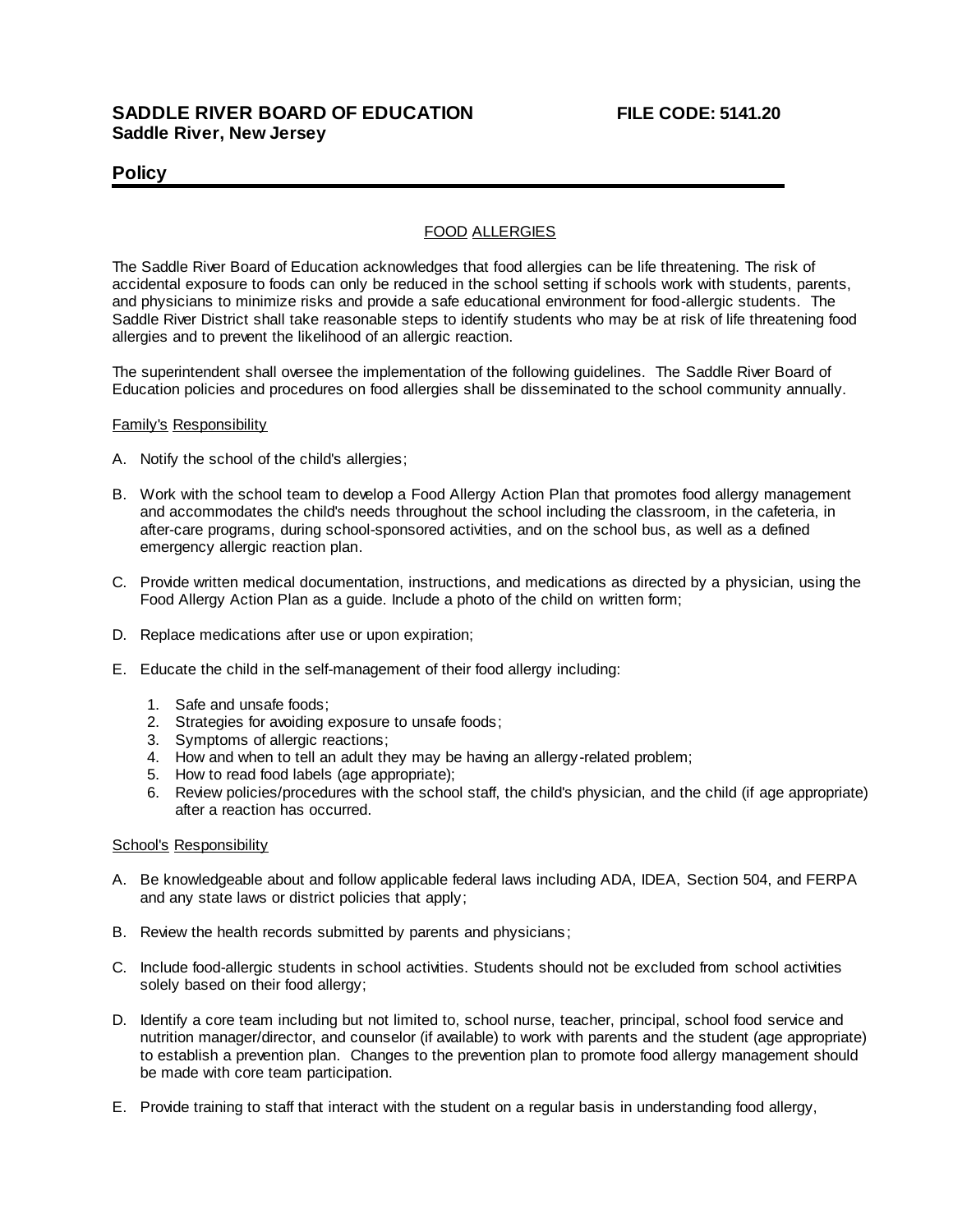### FOOD ALLERGIES (continued)

recognizing symptoms, emergency intervention, and working with other school staff to eliminate the use of food allergens in the allergic student's meals, educational tools, arts and crafts projects, or incentives.

- F. Review and/or practice the Food Allergy Action Plans before an allergic reaction occurs to assure the efficiency/effectiveness of the plans.
- G. Coordinate with the school nurse to be sure medications are appropriately stored, and be sure that an emergency kit is available that contains a physician's standing order for epinephrine. Students should be allowed to carry their own epinephrine, if age appropriate after approval from the student's physician/clinic, parent and school nurse, and allowed by state or local regulations.
- H. Designate school personnel who are properly trained to administer medications in accordance with the State Nursing and Good Samaritan Laws governing the administration of emergency medications.
- I. Be prepared to handle a reaction and ensure that there is a staff member available who is properly trained to administer medications during the school day regardless of time or location.
- J. Review policies/prevention plan with the core team members, parents/guardians, student (age appropriate), and physician after a reaction has occurred.
- K. Work with the district transportation administrator to assure that school bus driver training includes symptom awareness and what to do if a reaction occurs.
- L. Recommend that all buses have communication devices in case of an emergency.
- M. Enforce a "no eating" policy on school buses with exceptions made only to accommodate special needs under federal or similar laws, or school district policy. Discuss appropriate management of food allergy with family.
- N. Discuss field trips with the family of the food-allergic child to decide appropriate strategies for managing the food allergy.
- O. Follow federal/state/district laws and regulations regarding sharing medical information about the student.
- P. Take threats or harassment against an allergic child seriously.

#### Student's Responsibility

- A. Should not trade food with others;
- B. Should not eat anything with unknown ingredients or known to contain any allergen;
- C. Should be proactive in the care and management of their food allergies and reactions based on their developmental level;
- D. Should notify an adult immediately if they eat something they believe may contain the food to which they are allergic;

| NJSBA Review/Update: | June 2014     |
|----------------------|---------------|
| Adopted:             | December 2014 |

#### Key Words

Allergy, Allergies, Food Allergy, Allergic Reaction, Anaphylaxis

### **Possible**